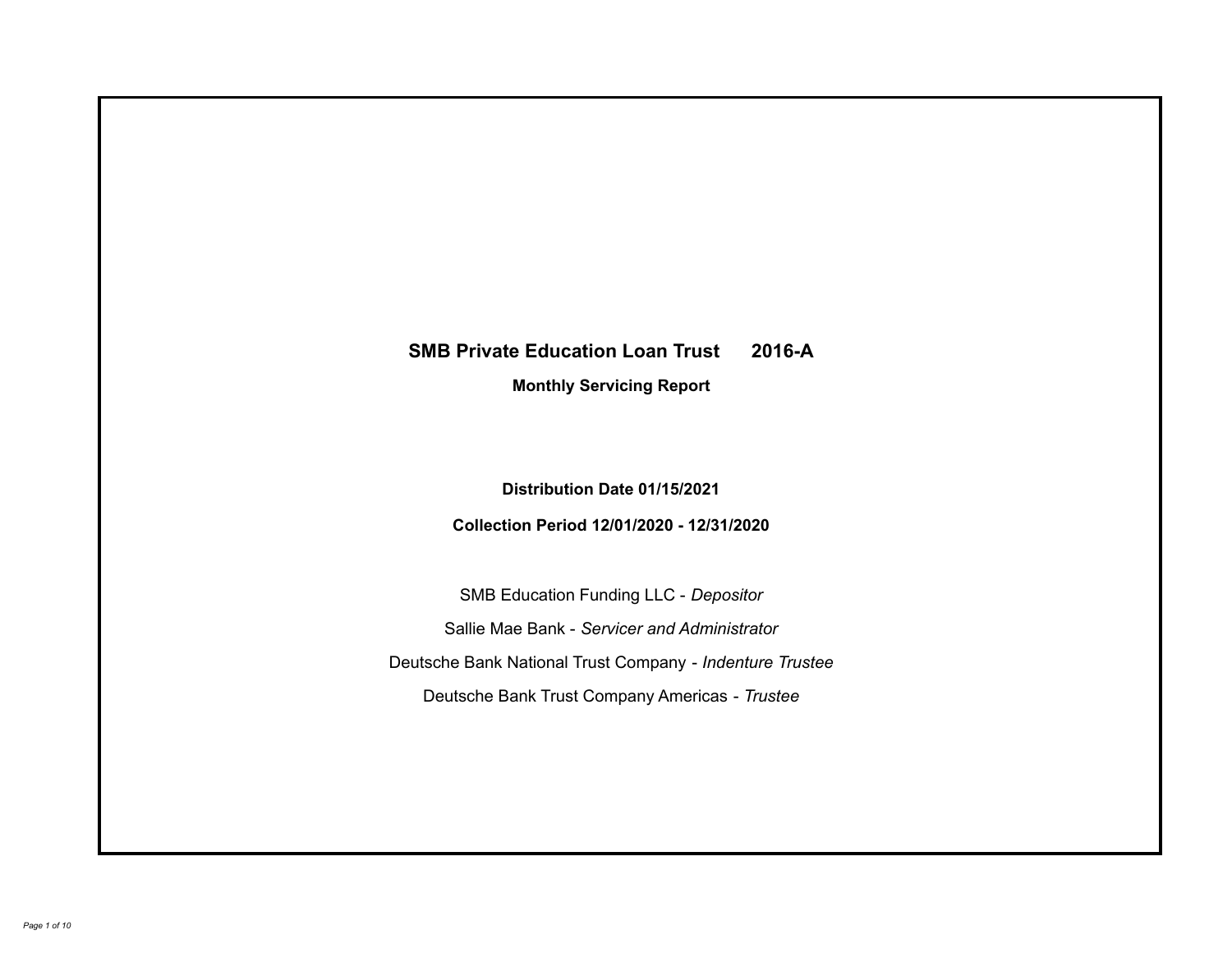| A           | <b>Student Loan Portfolio Characteristics</b> |                                                 | <b>Settlement Date</b><br>05/26/2016 | 11/30/2020       | 12/31/2020       |
|-------------|-----------------------------------------------|-------------------------------------------------|--------------------------------------|------------------|------------------|
|             | <b>Principal Balance</b>                      |                                                 | \$585,861,635.84                     | \$293,342,582.82 | \$288,809,430.65 |
|             | Interest to be Capitalized Balance            |                                                 | 32,367,510.93                        | 11,428,604.98    | 10,562,755.77    |
|             | Pool Balance                                  |                                                 | \$618,229,146.77                     | \$304,771,187.80 | \$299,372,186.42 |
|             | Weighted Average Coupon (WAC)                 |                                                 | 8.16%                                | 7.73%            | 7.74%            |
|             | Weighted Average Remaining Term               |                                                 | 134.18                               | 126.81           | 126.68           |
|             | Number of Loans                               |                                                 | 53,959                               | 27,255           | 26,795           |
|             | Number of Borrowers                           |                                                 | 52,283                               | 26,294           | 25,849           |
|             | Pool Factor                                   |                                                 |                                      | 0.492974473      | 0.484241463      |
|             |                                               | Since Issued Total Constant Prepayment Rate (1) |                                      | 9.57%            | 9.55%            |
| B           | <b>Debt Securities</b>                        | <b>Cusip/Isin</b>                               | 12/15/2020                           |                  | 01/15/2021       |
|             | A <sub>2</sub> A                              | 78449FAB7                                       | \$101,159,327.44                     |                  | \$98,818,737.63  |
|             | A2B                                           | 78449FAC5                                       | \$62,180,504.02                      |                  | \$60,741,792.86  |
|             | В                                             | 78449FAD3                                       | \$50,000,000.00                      |                  | \$50,000,000.00  |
| $\mathsf C$ | <b>Certificates</b>                           | <b>Cusip/Isin</b>                               | 12/15/2020                           |                  | 01/15/2021       |
|             |                                               |                                                 |                                      |                  |                  |
|             | Residual                                      | 78449F101                                       | \$100,000.00                         |                  | \$100,000.00     |
|             |                                               |                                                 |                                      |                  |                  |
| D           | <b>Account Balances</b>                       |                                                 | 12/15/2020                           |                  | 01/15/2021       |
|             | Reserve Account Balance                       |                                                 | \$1,557,854.00                       |                  | \$1,557,854.00   |
| E           | <b>Asset / Liability</b>                      |                                                 | 12/15/2020                           |                  | 01/15/2021       |
|             | Overcollateralization Percentage              |                                                 | 30.00%                               |                  | 30.00%           |
|             | Specified Overcollateralization Amount        |                                                 | \$91,431,356.34                      |                  | \$89,811,655.93  |

(1) For additional information, see 'Since Issued CPR Methodology' found on page 11 of this report.

Actual Overcollateralization Amount \$91,431,356.34

\$89,811,655.93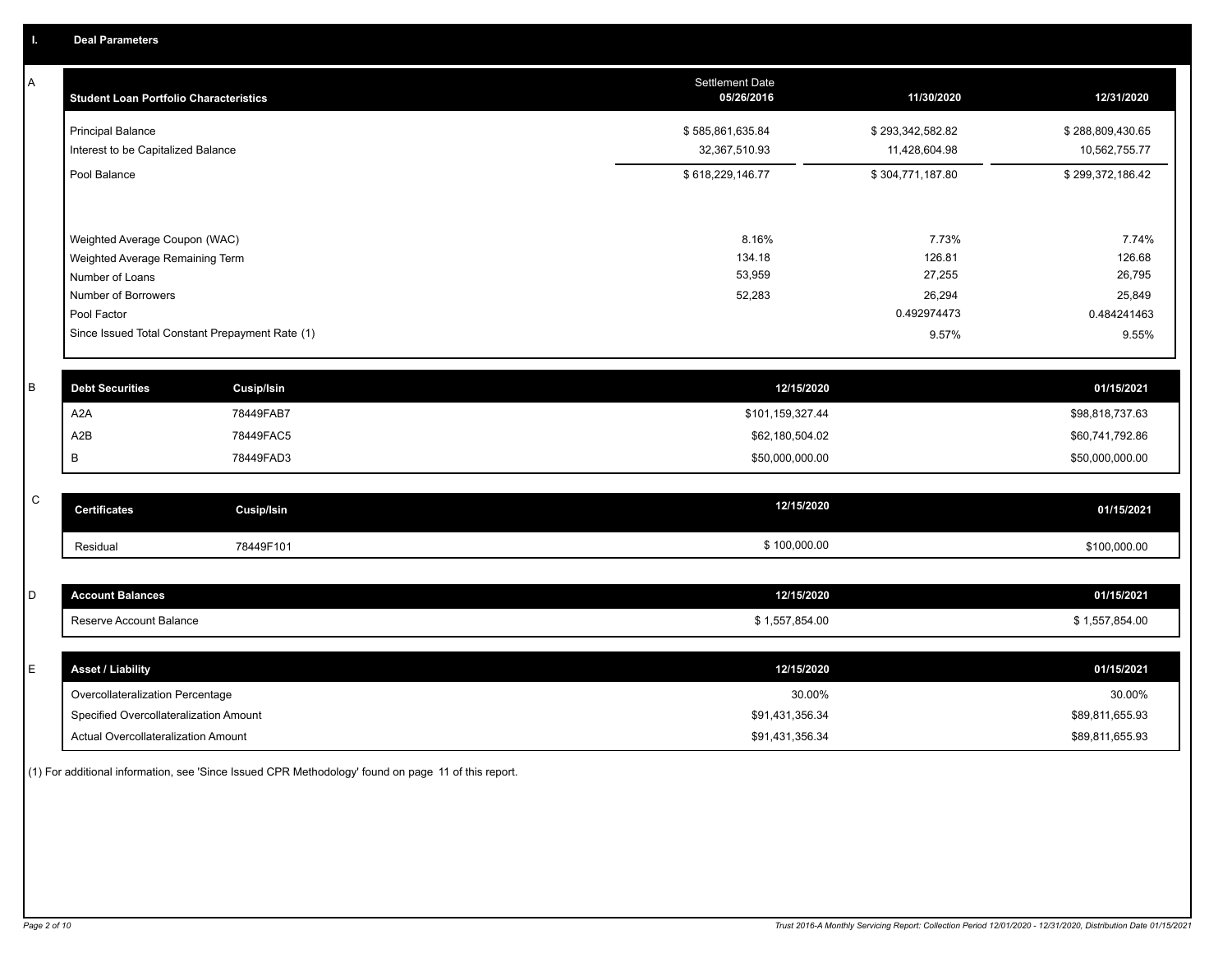# **II. 2016-A Trust Activity 12/01/2020 through 12/31/2020**

| <b>Borrower Principal</b><br>5,347,526.11<br>0.00<br><b>Consolidation Activity Principal</b><br>Seller Principal Reimbursement<br>0.00<br>Servicer Principal Reimbursement<br>0.00<br>Delinquent Principal Purchases by Servicer<br>0.00<br>36,168.53<br><b>Other Principal Deposits</b><br>\$5,383,694.64<br><b>Total Principal Receipts</b><br>B<br><b>Student Loan Interest Receipts</b><br>1,488,769.98<br><b>Borrower Interest</b><br>0.00<br><b>Consolidation Activity Interest</b><br>Seller Interest Reimbursement<br>0.00<br>0.00<br>Servicer Interest Reimbursement<br>0.00<br>Delinquent Interest Purchases by Servicer<br>199.09<br>Other Interest Deposits<br>\$1,488,969.07<br><b>Total Interest Receipts</b><br>C<br><b>Recoveries on Realized Losses</b><br>\$53,045.07<br>\$187.34<br>D<br><b>Investment Income</b><br>Е<br><b>Funds Borrowed from Next Collection Period</b><br>\$0.00<br>F<br>\$0.00<br><b>Funds Repaid from Prior Collection Period</b><br>G<br>\$0.00<br>Loan Sale or Purchase Proceeds<br>\$0.00<br>н<br>Initial Deposits to Distribution Account<br><b>Excess Transferred from Other Accounts</b><br>\$0.00<br>\$0.00<br>J<br><b>Borrower Benefit Reimbursements</b><br><b>Other Deposits</b><br>\$0.00<br>Κ<br>L<br><b>Other Fees Collected</b><br>\$0.00<br>М<br><b>AVAILABLE FUNDS</b><br>\$6,925,896.12<br>N<br>Non-Cash Principal Activity During Collection Period<br>\$850,542.47<br>Aggregate Purchased Amounts by the Depositor, Servicer or Seller<br>\$36,367.62<br>O<br>P<br>\$0.00<br>Aggregate Loan Substitutions | Α | <b>Student Loan Principal Receipts</b> |  |
|------------------------------------------------------------------------------------------------------------------------------------------------------------------------------------------------------------------------------------------------------------------------------------------------------------------------------------------------------------------------------------------------------------------------------------------------------------------------------------------------------------------------------------------------------------------------------------------------------------------------------------------------------------------------------------------------------------------------------------------------------------------------------------------------------------------------------------------------------------------------------------------------------------------------------------------------------------------------------------------------------------------------------------------------------------------------------------------------------------------------------------------------------------------------------------------------------------------------------------------------------------------------------------------------------------------------------------------------------------------------------------------------------------------------------------------------------------------------------------------------------------------------------------------------------------------------|---|----------------------------------------|--|
|                                                                                                                                                                                                                                                                                                                                                                                                                                                                                                                                                                                                                                                                                                                                                                                                                                                                                                                                                                                                                                                                                                                                                                                                                                                                                                                                                                                                                                                                                                                                                                        |   |                                        |  |
|                                                                                                                                                                                                                                                                                                                                                                                                                                                                                                                                                                                                                                                                                                                                                                                                                                                                                                                                                                                                                                                                                                                                                                                                                                                                                                                                                                                                                                                                                                                                                                        |   |                                        |  |
|                                                                                                                                                                                                                                                                                                                                                                                                                                                                                                                                                                                                                                                                                                                                                                                                                                                                                                                                                                                                                                                                                                                                                                                                                                                                                                                                                                                                                                                                                                                                                                        |   |                                        |  |
|                                                                                                                                                                                                                                                                                                                                                                                                                                                                                                                                                                                                                                                                                                                                                                                                                                                                                                                                                                                                                                                                                                                                                                                                                                                                                                                                                                                                                                                                                                                                                                        |   |                                        |  |
|                                                                                                                                                                                                                                                                                                                                                                                                                                                                                                                                                                                                                                                                                                                                                                                                                                                                                                                                                                                                                                                                                                                                                                                                                                                                                                                                                                                                                                                                                                                                                                        |   |                                        |  |
|                                                                                                                                                                                                                                                                                                                                                                                                                                                                                                                                                                                                                                                                                                                                                                                                                                                                                                                                                                                                                                                                                                                                                                                                                                                                                                                                                                                                                                                                                                                                                                        |   |                                        |  |
|                                                                                                                                                                                                                                                                                                                                                                                                                                                                                                                                                                                                                                                                                                                                                                                                                                                                                                                                                                                                                                                                                                                                                                                                                                                                                                                                                                                                                                                                                                                                                                        |   |                                        |  |
|                                                                                                                                                                                                                                                                                                                                                                                                                                                                                                                                                                                                                                                                                                                                                                                                                                                                                                                                                                                                                                                                                                                                                                                                                                                                                                                                                                                                                                                                                                                                                                        |   |                                        |  |
|                                                                                                                                                                                                                                                                                                                                                                                                                                                                                                                                                                                                                                                                                                                                                                                                                                                                                                                                                                                                                                                                                                                                                                                                                                                                                                                                                                                                                                                                                                                                                                        |   |                                        |  |
|                                                                                                                                                                                                                                                                                                                                                                                                                                                                                                                                                                                                                                                                                                                                                                                                                                                                                                                                                                                                                                                                                                                                                                                                                                                                                                                                                                                                                                                                                                                                                                        |   |                                        |  |
|                                                                                                                                                                                                                                                                                                                                                                                                                                                                                                                                                                                                                                                                                                                                                                                                                                                                                                                                                                                                                                                                                                                                                                                                                                                                                                                                                                                                                                                                                                                                                                        |   |                                        |  |
|                                                                                                                                                                                                                                                                                                                                                                                                                                                                                                                                                                                                                                                                                                                                                                                                                                                                                                                                                                                                                                                                                                                                                                                                                                                                                                                                                                                                                                                                                                                                                                        |   |                                        |  |
|                                                                                                                                                                                                                                                                                                                                                                                                                                                                                                                                                                                                                                                                                                                                                                                                                                                                                                                                                                                                                                                                                                                                                                                                                                                                                                                                                                                                                                                                                                                                                                        |   |                                        |  |
|                                                                                                                                                                                                                                                                                                                                                                                                                                                                                                                                                                                                                                                                                                                                                                                                                                                                                                                                                                                                                                                                                                                                                                                                                                                                                                                                                                                                                                                                                                                                                                        |   |                                        |  |
|                                                                                                                                                                                                                                                                                                                                                                                                                                                                                                                                                                                                                                                                                                                                                                                                                                                                                                                                                                                                                                                                                                                                                                                                                                                                                                                                                                                                                                                                                                                                                                        |   |                                        |  |
|                                                                                                                                                                                                                                                                                                                                                                                                                                                                                                                                                                                                                                                                                                                                                                                                                                                                                                                                                                                                                                                                                                                                                                                                                                                                                                                                                                                                                                                                                                                                                                        |   |                                        |  |
|                                                                                                                                                                                                                                                                                                                                                                                                                                                                                                                                                                                                                                                                                                                                                                                                                                                                                                                                                                                                                                                                                                                                                                                                                                                                                                                                                                                                                                                                                                                                                                        |   |                                        |  |
|                                                                                                                                                                                                                                                                                                                                                                                                                                                                                                                                                                                                                                                                                                                                                                                                                                                                                                                                                                                                                                                                                                                                                                                                                                                                                                                                                                                                                                                                                                                                                                        |   |                                        |  |
|                                                                                                                                                                                                                                                                                                                                                                                                                                                                                                                                                                                                                                                                                                                                                                                                                                                                                                                                                                                                                                                                                                                                                                                                                                                                                                                                                                                                                                                                                                                                                                        |   |                                        |  |
|                                                                                                                                                                                                                                                                                                                                                                                                                                                                                                                                                                                                                                                                                                                                                                                                                                                                                                                                                                                                                                                                                                                                                                                                                                                                                                                                                                                                                                                                                                                                                                        |   |                                        |  |
|                                                                                                                                                                                                                                                                                                                                                                                                                                                                                                                                                                                                                                                                                                                                                                                                                                                                                                                                                                                                                                                                                                                                                                                                                                                                                                                                                                                                                                                                                                                                                                        |   |                                        |  |
|                                                                                                                                                                                                                                                                                                                                                                                                                                                                                                                                                                                                                                                                                                                                                                                                                                                                                                                                                                                                                                                                                                                                                                                                                                                                                                                                                                                                                                                                                                                                                                        |   |                                        |  |
|                                                                                                                                                                                                                                                                                                                                                                                                                                                                                                                                                                                                                                                                                                                                                                                                                                                                                                                                                                                                                                                                                                                                                                                                                                                                                                                                                                                                                                                                                                                                                                        |   |                                        |  |
|                                                                                                                                                                                                                                                                                                                                                                                                                                                                                                                                                                                                                                                                                                                                                                                                                                                                                                                                                                                                                                                                                                                                                                                                                                                                                                                                                                                                                                                                                                                                                                        |   |                                        |  |
|                                                                                                                                                                                                                                                                                                                                                                                                                                                                                                                                                                                                                                                                                                                                                                                                                                                                                                                                                                                                                                                                                                                                                                                                                                                                                                                                                                                                                                                                                                                                                                        |   |                                        |  |
|                                                                                                                                                                                                                                                                                                                                                                                                                                                                                                                                                                                                                                                                                                                                                                                                                                                                                                                                                                                                                                                                                                                                                                                                                                                                                                                                                                                                                                                                                                                                                                        |   |                                        |  |
|                                                                                                                                                                                                                                                                                                                                                                                                                                                                                                                                                                                                                                                                                                                                                                                                                                                                                                                                                                                                                                                                                                                                                                                                                                                                                                                                                                                                                                                                                                                                                                        |   |                                        |  |
|                                                                                                                                                                                                                                                                                                                                                                                                                                                                                                                                                                                                                                                                                                                                                                                                                                                                                                                                                                                                                                                                                                                                                                                                                                                                                                                                                                                                                                                                                                                                                                        |   |                                        |  |
|                                                                                                                                                                                                                                                                                                                                                                                                                                                                                                                                                                                                                                                                                                                                                                                                                                                                                                                                                                                                                                                                                                                                                                                                                                                                                                                                                                                                                                                                                                                                                                        |   |                                        |  |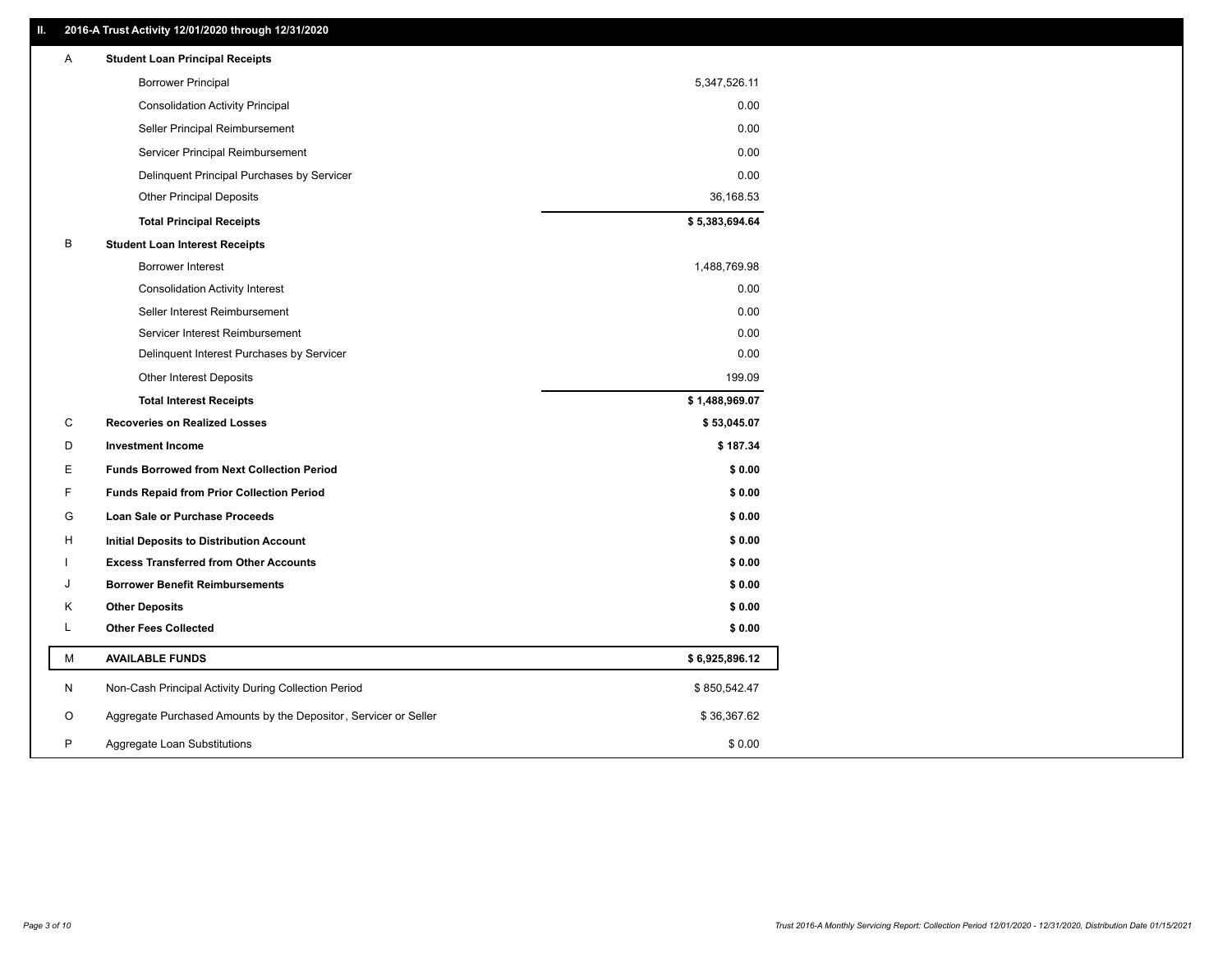|                   |                       |                          |            |                                                                  | <b>Loans by Repayment Status</b> |                            |                   |         |                                                                  |                |                            |
|-------------------|-----------------------|--------------------------|------------|------------------------------------------------------------------|----------------------------------|----------------------------|-------------------|---------|------------------------------------------------------------------|----------------|----------------------------|
|                   |                       |                          | 12/31/2020 |                                                                  |                                  | 11/30/2020                 |                   |         |                                                                  |                |                            |
|                   |                       | <b>Wtd Avg</b><br>Coupon | # Loans    | <b>Principal and</b><br><b>Interest Accrued</b><br>to Capitalize | % of Principal                   | % of Loans in<br>Repay (1) | Wtd Avg<br>Coupon | # Loans | <b>Principal and</b><br><b>Interest Accrued</b><br>to Capitalize | % of Principal | % of Loans in<br>Repay (1) |
| INTERIM:          | IN SCHOOL             | 8.88%                    | 706        | \$11,926,131.15                                                  | 3.984%                           | $-$ %                      | 8.92%             | 750     | \$12,751,134.57                                                  | 4.184%         | $-$ %                      |
|                   | <b>GRACE</b>          | 8.90%                    | 150        | \$2,898,259.97                                                   | 0.968%                           | $-$ %                      | 8.73%             | 218     | \$3,984,420.11                                                   | 1.307%         | $-$ %                      |
|                   | <b>DEFERMENT</b>      | 8.60%                    | 1,762      | \$23,995,040.10                                                  | 8.015%                           | $-$ %                      | 8.59%             | 1,824   | \$24,872,681.73                                                  | 8.161%         | $-$ %                      |
| <b>REPAYMENT:</b> | <b>CURRENT</b>        | 7.57%                    | 22,612     | \$238,414,439.65                                                 | 79.638%                          | 91.503%                    | 7.55%             | 22,901  | \$241,315,182.31                                                 | 79.179%        | 91.698%                    |
|                   | 31-60 DAYS DELINQUENT | 7.72%                    | 388        | \$5,192,505.59                                                   | 1.734%                           | 1.993%                     | 7.71%             | 373     | \$5,507,634.88                                                   | 1.807%         | 2.093%                     |
|                   | 61-90 DAYS DELINQUENT | 7.62%                    | 194        | \$3,073,245.21                                                   | 1.027%                           | 1.180%                     | 7.55%             | 214     | \$3,152,157.39                                                   | 1.034%         | 1.198%                     |
|                   | > 90 DAYS DELINQUENT  | 8.38%                    | 133        | \$1,998,395.57                                                   | 0.668%                           | 0.767%                     | 8.94%             | 136     | \$1,781,807.97                                                   | 0.585%         | 0.677%                     |
|                   | <b>FORBEARANCE</b>    | 7.98%                    | 850        | \$11,874,169.18                                                  | 3.966%                           | 4.557%                     | 7.99%             | 839     | \$11,406,168.84                                                  | 3.743%         | 4.334%                     |
| <b>TOTAL</b>      |                       |                          | 26,795     | \$299,372,186.42                                                 | 100.00%                          | 100.00%                    |                   | 27,255  | \$304,771,187.80                                                 | 100.00%        | 100.00%                    |

Percentages may not total 100% due to rounding \*

1 Loans classified in "Repayment" include any loan for which interim interest only, \$25 fixed payments or full principal and interest payments are due.

| <b>Loans by Borrower Status</b> |                                                                                                                              |                          |         |                                                           |                |                                |                          |         |                                                           |                |                                |
|---------------------------------|------------------------------------------------------------------------------------------------------------------------------|--------------------------|---------|-----------------------------------------------------------|----------------|--------------------------------|--------------------------|---------|-----------------------------------------------------------|----------------|--------------------------------|
|                                 |                                                                                                                              |                          |         | 12/31/2020                                                |                |                                | 11/30/2020               |         |                                                           |                |                                |
|                                 |                                                                                                                              | <b>Wtd Avg</b><br>Coupon | # Loans | Principal and<br><b>Interest Accrued</b><br>to Capitalize | % of Principal | % of Loans in<br>P&I Repay (2) | <b>Wtd Avg</b><br>Coupon | # Loans | Principal and<br><b>Interest Accrued</b><br>to Capitalize | % of Principal | % of Loans in<br>P&I Repay (2) |
| <b>INTERIM:</b>                 | IN SCHOOL                                                                                                                    | 8.54%                    | 1,352   | \$21,711,365.95                                           | 7.252%         | $-$ %                          | 8.57%                    | 1,442   | \$23,087,546.40                                           | 7.575%         | $-$ %                          |
|                                 | <b>GRACE</b>                                                                                                                 | 8.49%                    | 283     | \$4,733,849.43                                            | 1.581%         | $-$ %                          | 8.44%                    | 403     | \$6,871,732.78                                            | 2.255%         | $-$ %                          |
|                                 | <b>DEFERMENT</b>                                                                                                             | 8.19%                    | 3,400   | \$45,097,261.16                                           | 15.064%        | $-$ %                          | 8.19%                    | 3,521   | \$46,818,254.30                                           | 15.362%        | $-$ %                          |
| P&I REPAYMENT:                  | <b>CURRENT</b>                                                                                                               | 7.53%                    | 20,236  | \$206,147,552.29                                          | 68.860%        | 90.483%                        | 7.49%                    | 20,361  | \$206,595,187.49                                          | 67.787%        | 90.614%                        |
|                                 | 31-60 DAYS DELINQUENT                                                                                                        | 7.71%                    | 357     | \$4,868,378.35                                            | 1.626%         | 2.137%                         | 7.70%                    | 349     | \$5,188,224.35                                            | 1.702%         | 2.276%                         |
|                                 | 61-90 DAYS DELINQUENT                                                                                                        | 7.58%                    | 185     | \$2,961,124.17                                            | 0.989%         | 1.300%                         | 7.54%                    | 207     | \$3,070,234.92                                            | 1.007%         | 1.347%                         |
|                                 | > 90 DAYS DELINQUENT                                                                                                         | 8.39%                    | 132     | \$1,978,485.89                                            | 0.661%         | 0.868%                         | 8.94%                    | 133     | \$1,733,838.72                                            | 0.569%         | 0.760%                         |
|                                 | <b>FORBEARANCE</b>                                                                                                           | 7.98%                    | 850     | \$11,874,169.18                                           | 3.966%         | 5.212%                         | 7.99%                    | 839     | \$11,406,168.84                                           | 3.743%         | 5.003%                         |
| <b>TOTAL</b>                    | Percentages may not total 100% due to rounding                                                                               |                          | 26,795  | \$299,372,186.42                                          | 100.00%        | 100.00%                        |                          | 27,255  | \$304,771,187.80                                          | 100.00%        | 100.00%                        |
|                                 | 2 Loans classified in "P&I Repayment" includes only those loans for which scheduled principal and interest payments are due. |                          |         |                                                           |                |                                |                          |         |                                                           |                |                                |

To conform with company standard reporting these sections now include Princial and Interest Accrued to Capitalize .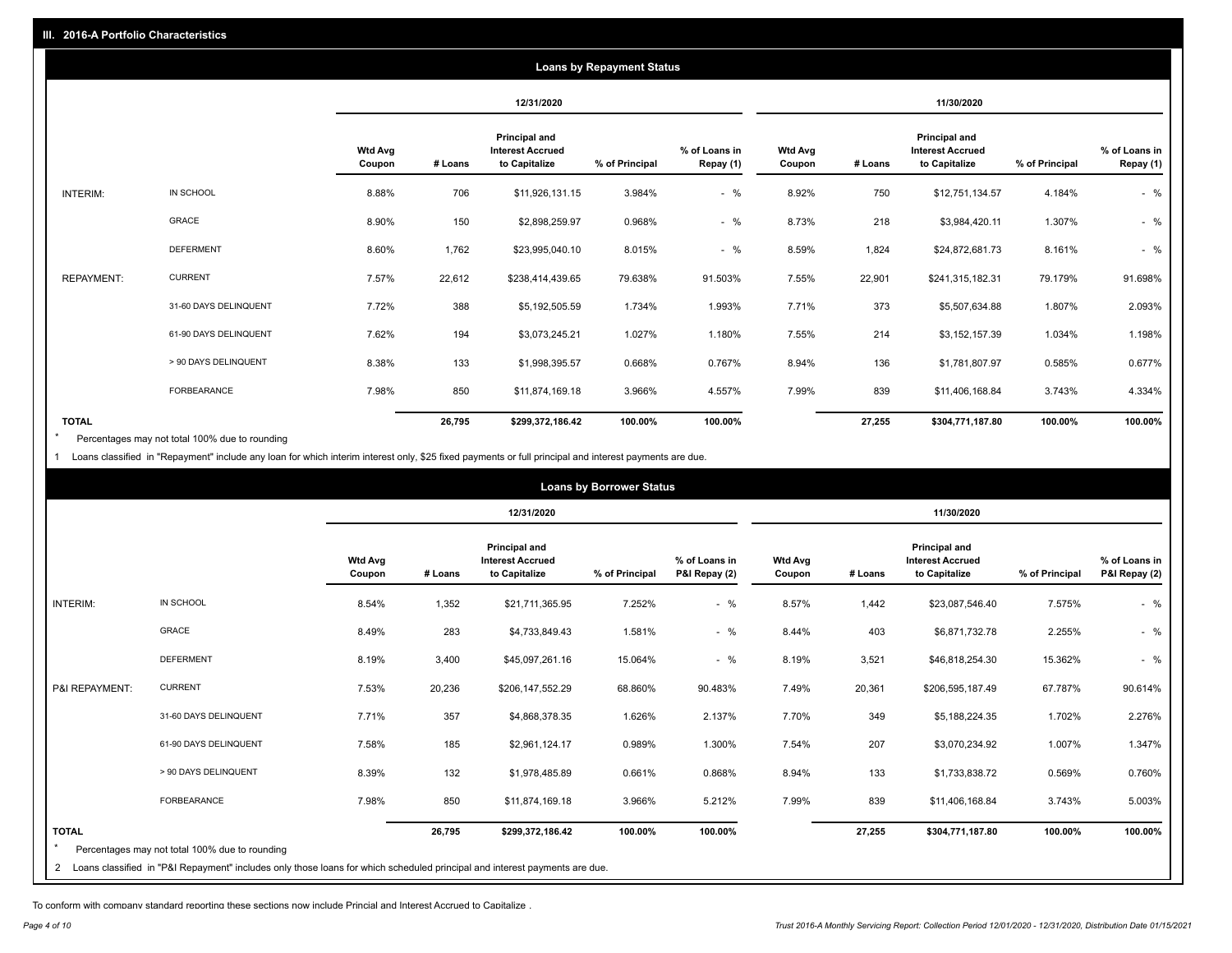|                                                                                                  | 12/31/2020       | 11/30/2020       |  |
|--------------------------------------------------------------------------------------------------|------------------|------------------|--|
| Pool Balance                                                                                     | \$299,372,186.42 | \$304,771,187.80 |  |
| Total # Loans                                                                                    | 26,795           | 27,255           |  |
| Total # Borrowers                                                                                | 25,849           | 26,294           |  |
| Weighted Average Coupon                                                                          | 7.74%            | 7.73%            |  |
| Weighted Average Remaining Term                                                                  | 126.68           | 126.81           |  |
| Percent of Pool - Cosigned                                                                       | 93.2%            | 93.1%            |  |
| Percent of Pool - Non Cosigned                                                                   | 6.8%             | 6.9%             |  |
| Borrower Interest Accrued for Period                                                             | \$1,895,412.68   | \$1,855,236.37   |  |
| Outstanding Borrower Interest Accrued                                                            | \$13,427,261.72  | \$14,323,669.50  |  |
| Gross Principal Realized Loss - Periodic *                                                       | \$414,705.25     | \$642,024.17     |  |
| Gross Principal Realized Loss - Cumulative *                                                     | \$23,781,131.35  | \$23,366,426.10  |  |
| Recoveries on Realized Losses - Periodic                                                         | \$53,045.07      | \$45,540.64      |  |
| Recoveries on Realized Losses - Cumulative                                                       | \$3,507,126.57   | \$3,454,081.50   |  |
| Net Losses - Periodic                                                                            | \$361,660.18     | \$596,483.53     |  |
| Net Losses - Cumulative                                                                          | \$20,274,004.78  | \$19,912,344.60  |  |
| Non-Cash Principal Activity - Capitalized Interest                                               | \$1,267,961.56   | \$1,743,488.05   |  |
| Since Issued Total Constant Prepayment Rate (CPR) (1)                                            | 9.55%            | 9.57%            |  |
| Loan Substitutions                                                                               | \$0.00           | \$0.00           |  |
| <b>Cumulative Loan Substitutions</b>                                                             | \$0.00           | \$0.00           |  |
| <b>Unpaid Servicing Fees</b>                                                                     | \$0.00           | \$0.00           |  |
| <b>Unpaid Administration Fees</b>                                                                | \$0.00           | \$0.00           |  |
| <b>Unpaid Carryover Servicing Fees</b>                                                           | \$0.00           | \$0.00           |  |
| Note Interest Shortfall                                                                          | \$0.00           | \$0.00           |  |
| Loans in Modification                                                                            | \$26,761,886.01  | \$27,104,146.23  |  |
| % of Loans in Modification as a % of Loans in Repayment (P&I)                                    | 12.39%           | 12.51%           |  |
|                                                                                                  |                  |                  |  |
| % Annualized Gross Principal Realized Loss - Periodic as a %<br>of Loans in Repayment (P&I) * 12 | 2.30%            | 3.56%            |  |
| % Gross Principal Realized Loss - Cumulative as a % of<br>Original Pool Balance                  | 3.85%            | 3.78%            |  |

\* In accordance with the Servicer's current policies and procedures, after September 1, 2017 loans subject to bankruptcy claims generally will not be reported as a charged- off unless and until they are delinquent for 120

(1) For additional information, see 'Since Issued CPR Methodology' found on page 11 of this report.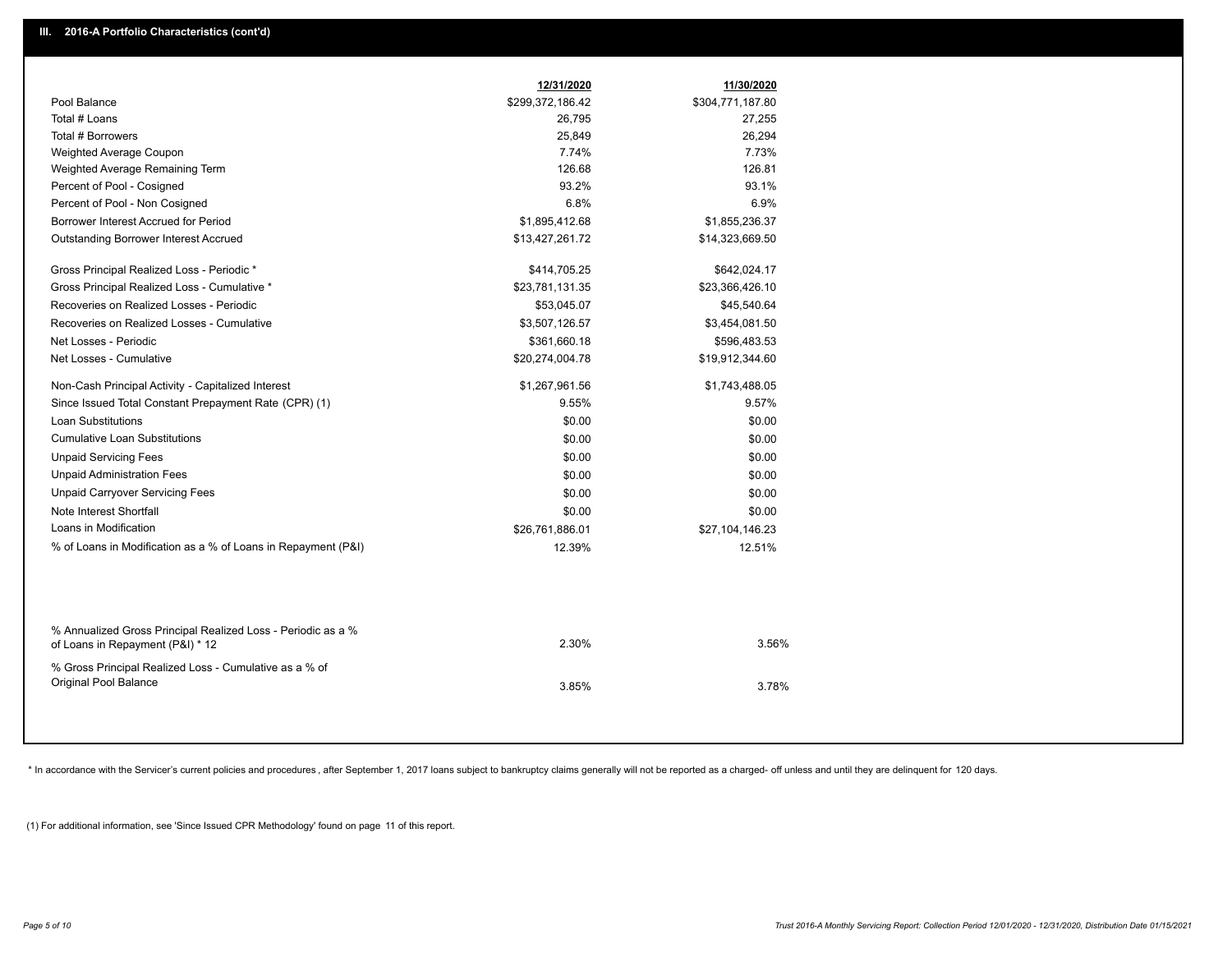#### **Loan Program**  A

|                                    | Weighted<br><b>Average Coupon</b> | # LOANS | <b>\$ AMOUNT</b> | $%$ *    |
|------------------------------------|-----------------------------------|---------|------------------|----------|
| - Smart Option Interest-Only Loans | 6.75%                             | 5,597   | \$42,457,844.75  | 14.182%  |
| - Smart Option Fixed Pay Loans     | 7.77%                             | 7.208   | \$96,538,707.13  | 32.247%  |
| - Smart Option Deferred Loans      | 7.99%                             | 13.990  | \$160,375,634.54 | 53.571%  |
| - Other Loan Programs              | $0.00\%$                          | 0       | \$0.00           | 0.000%   |
| <b>Total</b>                       | 7.74%                             | 26,795  | \$299,372,186.42 | 100.000% |

\* Percentages may not total 100% due to rounding

B

C

**Index Type**

|                       | Weighted<br><b>Average Coupon</b> | # LOANS | <b>\$ AMOUNT</b> | $%$ *    |
|-----------------------|-----------------------------------|---------|------------------|----------|
| - Fixed Rate Loans    | 7.70%                             | 5,800   | \$75,317,475.97  | 25.158%  |
| - LIBOR Indexed Loans | 7.75%                             | 20,995  | \$224,054,710.45 | 74.842%  |
| - Other Index Rates   | $0.00\%$                          | 0       | \$0.00           | 0.000%   |
| Total                 | 7.74%                             | 26,795  | \$299,372,186.42 | 100.000% |

\* Percentages may not total 100% due to rounding

# **Weighted Average Recent FICO**

| 1,976<br>1,804<br>2,776<br>5,478 | \$23,839,094.59<br>\$20,575,374.20<br>\$30,304,950.66<br>\$63,590,775.26 | 7.963%<br>6.873%<br>10.123% |
|----------------------------------|--------------------------------------------------------------------------|-----------------------------|
|                                  |                                                                          |                             |
|                                  |                                                                          |                             |
|                                  |                                                                          |                             |
|                                  |                                                                          | 21.241%                     |
| 14,761                           | \$161,061,991.71                                                         | 53.800%                     |
| $\mathbf 0$                      | \$0.00                                                                   | 0.000%                      |
| 26,795                           | \$299,372,186.42                                                         | 100.000%                    |
|                                  |                                                                          |                             |

To conform with company standard reporting these sections now include Princial and Interest Accrued to Capitalize .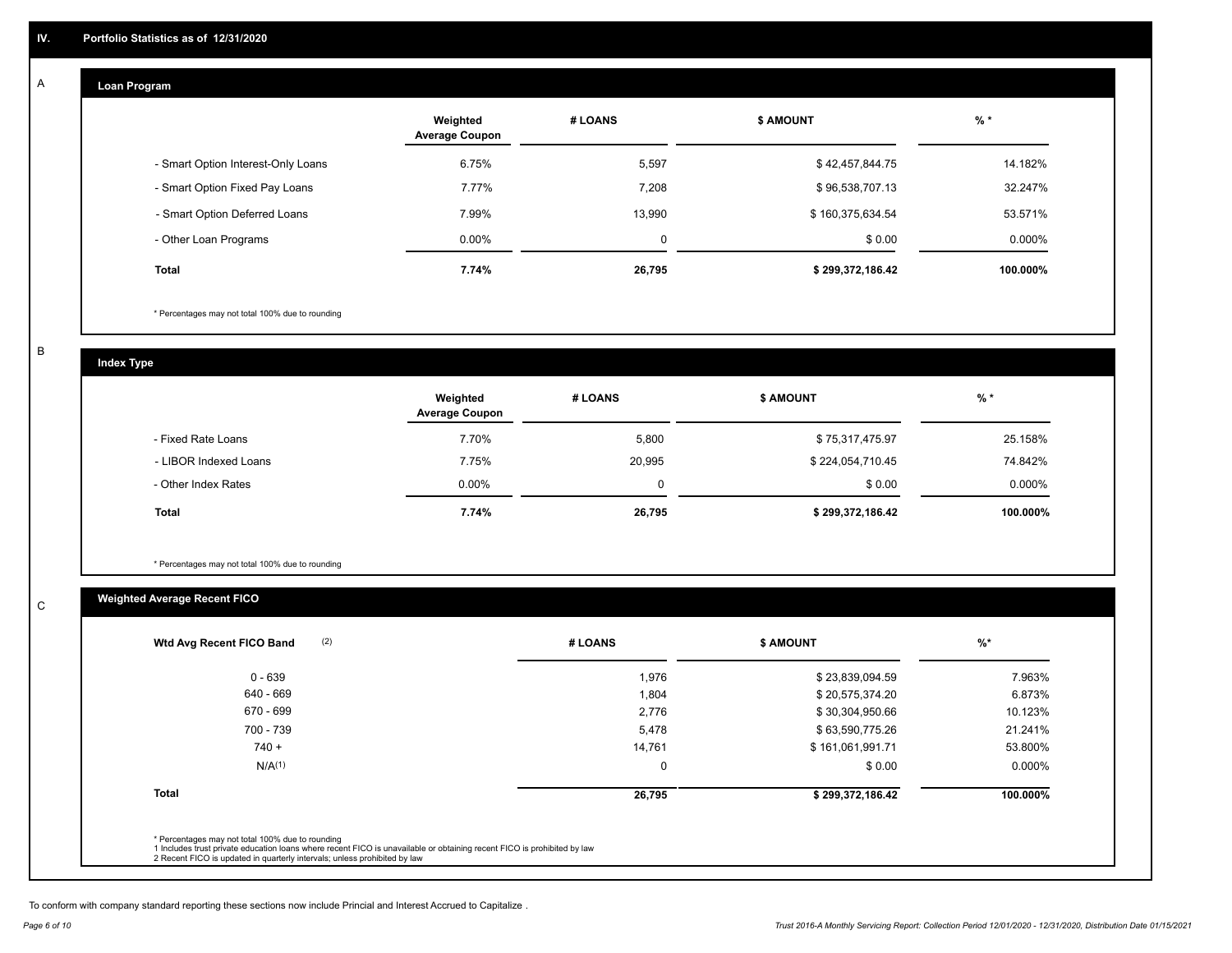| V. | 2016-A Reserve Account, Principal Distribution, and R-2 Certificate Calculations        |                  |
|----|-----------------------------------------------------------------------------------------|------------------|
| А. | <b>Reserve Account</b>                                                                  |                  |
|    | Specified Reserve Account Balance                                                       | \$1,557,854.00   |
|    | Actual Reserve Account Balance                                                          | \$1,557,854.00   |
| В. | <b>Principal Distribution Amount</b>                                                    |                  |
|    | Class A Notes Outstanding<br>i.                                                         | \$163,339,831.46 |
|    | Pool Balance<br>ii.                                                                     | \$299,372,186.42 |
|    | First Priority Principal Distribution Amount (i - ii)<br>iii.                           | \$0.00           |
|    | Class A and B Notes Outstanding<br>iv.                                                  | \$213,339,831.46 |
|    | First Priority Principal Distribution Amount<br>v.                                      | \$0.00           |
|    | Pool Balance<br>vi.                                                                     | \$299,372,186.42 |
|    | Specified Overcollateralization Amount<br>vii.                                          | \$89,811,655.93  |
|    | Regular Principal Distribution Amount (if (iv > 0, (iv - v) - (vi - vii))<br>viii.      | \$3,779,300.97   |
|    | Pool Balance<br>ix.                                                                     | \$299,372,186.42 |
|    | 10% of Initial Pool Balance<br>х.                                                       | \$61,822,914.68  |
|    | First Priority Principal Distribution Amount<br>xi.                                     | \$0.00           |
|    | Regular Principal Distribution Amount<br>xii.                                           | \$3,779,300.97   |
|    | Available Funds (after payment of waterfall items A through I)<br>xiii.                 | \$2,511,305.33   |
|    | Additional Principal Distribution Amount (if(vi <= x,min(xiii, vi - xi - xii)))<br>xiv. | \$0.00           |
| C. | R-2 Certificate                                                                         |                  |
|    | <b>Previous Notional Balance</b>                                                        | \$37,490,591.00  |
|    | Shortfall of Principal                                                                  | \$0.00           |
|    | Shortfall of Interest                                                                   | \$0.00           |
|    | <b>Current Notional Balance</b>                                                         | \$37,490,591.00  |
|    | Excess Distribution Allocated (1)                                                       | \$708,195.18     |
|    |                                                                                         |                  |
|    |                                                                                         |                  |

1. Until the notional amount of the R-2 Certificate is reduced to zero and if there is excess cash through the distribution available it will be distributed to the R-2 Certificate, otherwise the amount will be zero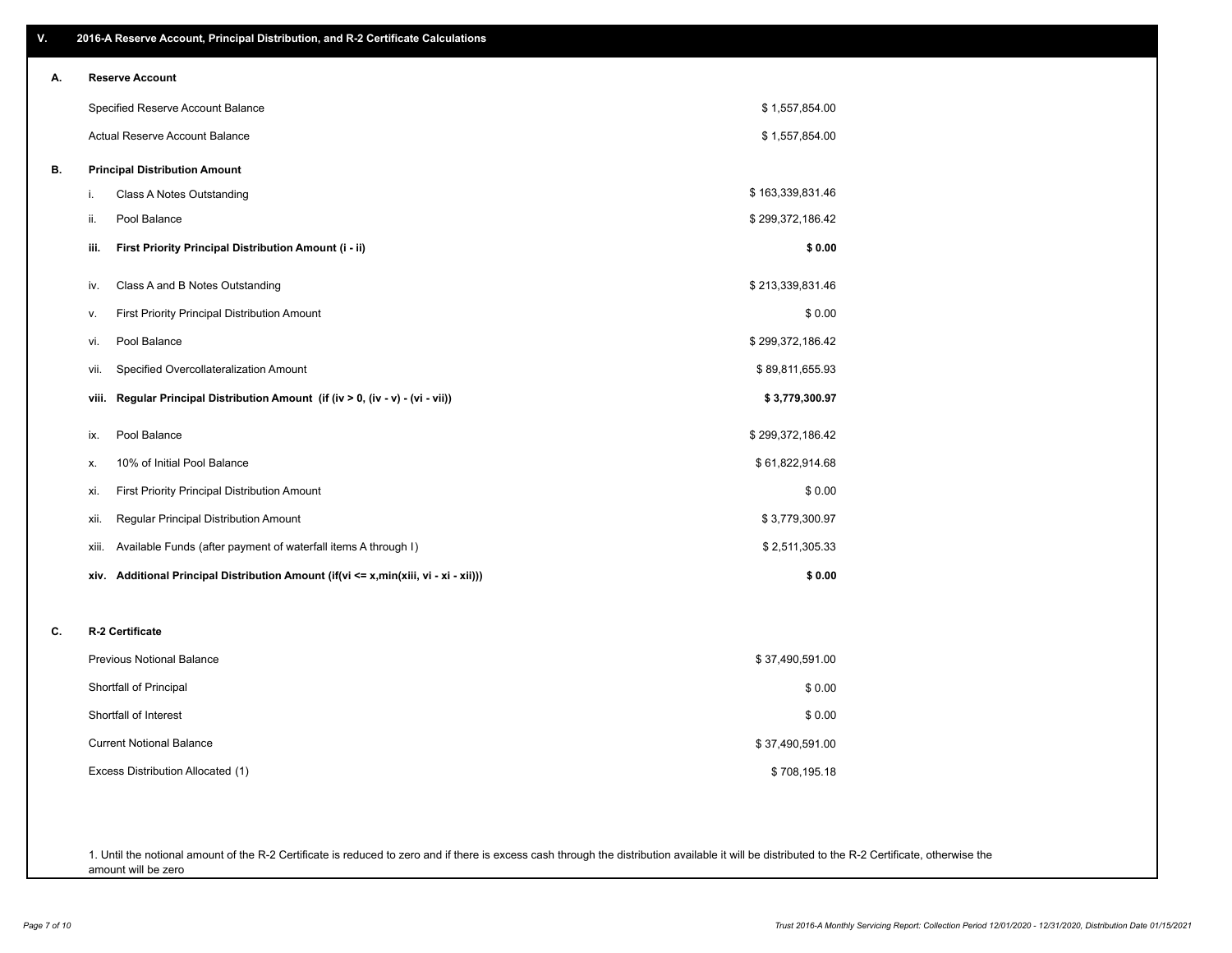|              |                                                         | Paid           | <b>Funds Balance</b> |
|--------------|---------------------------------------------------------|----------------|----------------------|
|              | <b>Total Available Funds</b>                            |                | \$6,925,896.12       |
| A            | <b>Trustee Fees</b>                                     | \$0.00         | \$6,925,896.12       |
| В            | <b>Servicing Fees</b>                                   | \$196,069.32   | \$6,729,826.80       |
| C            | i. Administration Fees                                  | \$8,333.00     | \$6,721,493.80       |
|              | ii. Unreimbursed Administrator Advances plus any Unpaid | \$0.00         | \$6,721,493.80       |
| D            | Class A Noteholders Interest Distribution Amount        | \$316,418.71   | \$6,405,075.09       |
| Е            | <b>First Priority Principal Payment</b>                 | \$0.00         | \$6,405,075.09       |
| F.           | <b>Class B Noteholders Interest Distribution Amount</b> | \$114,468.79   | \$6,290,606.30       |
| G            | Reinstatement Reserve Account                           | \$0.00         | \$6,290,606.30       |
| H            | <b>Regular Principal Distribution</b>                   | \$3,779,300.97 | \$2,511,305.33       |
| $\mathbf{I}$ | <b>Carryover Servicing Fees</b>                         | \$0.00         | \$2,511,305.33       |
| J            | Additional Principal Distribution Amount                | \$0.00         | \$2,511,305.33       |
| Κ            | Unpaid Expenses of Trustee                              | \$0.00         | \$2,511,305.33       |
| L            | Unpaid Expenses of Administrator                        | \$0.00         | \$2,511,305.33       |
| М            | i. Remaining Funds to the R-1 Certificateholder(s)      | \$1,803,110.15 | \$708,195.18         |
|              | ii. Remaining Funds to the R-2 Certificateholder(s)     | \$708,195.18   | \$0.00               |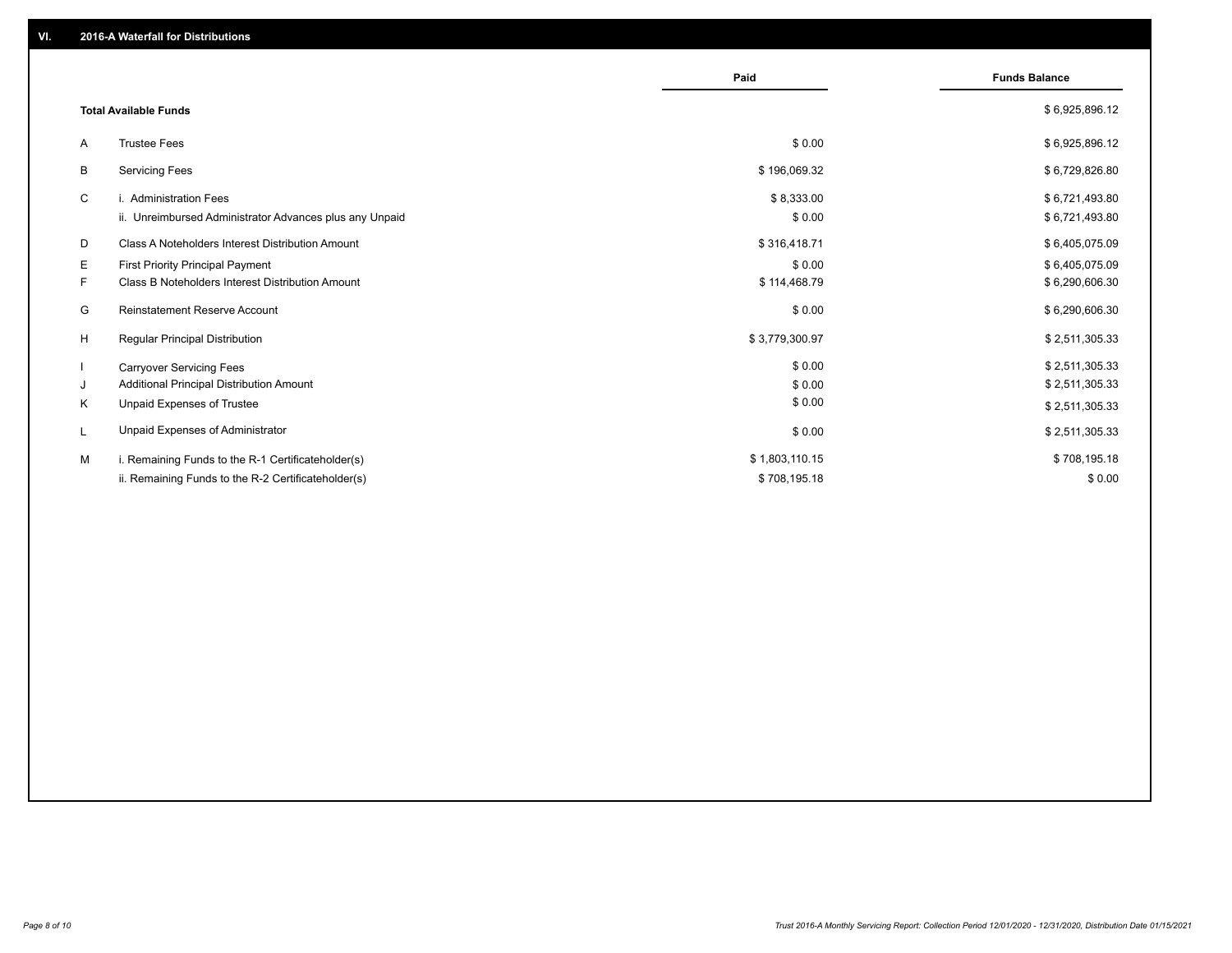| <b>Distribution Amounts</b>                                |                         |                         |                         |
|------------------------------------------------------------|-------------------------|-------------------------|-------------------------|
|                                                            | A <sub>2</sub> A        | A <sub>2</sub> B        | в                       |
| Cusip/Isin                                                 | 78449FAB7               | 78449FAC5               | 78449FAD3               |
| Beginning Balance                                          | \$101,159,327.44        | \$62,180,504.02         | \$50,000,000.00         |
| Index                                                      | <b>FIXED</b>            | <b>LIBOR</b>            | <b>LIBOR</b>            |
| Spread/Fixed Rate                                          | 2.70%                   | 1.50%                   | 2.50%                   |
| Record Date (Days Prior to Distribution)                   | 1 NEW YORK BUSINESS DAY | 1 NEW YORK BUSINESS DAY | 1 NEW YORK BUSINESS DAY |
| <b>Accrual Period Begin</b>                                | 12/15/2020              | 12/15/2020              | 12/15/2020              |
| <b>Accrual Period End</b>                                  | 1/15/2021               | 1/15/2021               | 1/15/2021               |
| Daycount Fraction                                          | 0.08333333              | 0.08611111              | 0.08611111              |
| Interest Rate*                                             | 2.70000%                | 1.65863%                | 2.65863%                |
| <b>Accrued Interest Factor</b>                             | 0.002250000             | 0.001428265             | 0.002289376             |
| <b>Current Interest Due</b>                                | \$227,608.49            | \$88,810.22             | \$114,468.79            |
| Interest Shortfall from Prior Period Plus Accrued Interest | $\frac{1}{2}$           | $\frac{1}{2}$           | $\mathcal{S}$ -         |
| <b>Total Interest Due</b>                                  | \$227,608.49            | \$88,810.22             | \$114,468.79            |
| <b>Interest Paid</b>                                       | \$227,608.49            | \$88,810.22             | \$114,468.79            |
| <b>Interest Shortfall</b>                                  | $$ -$                   | \$-                     | $$ -$                   |
| <b>Principal Paid</b>                                      | \$2,340,589.81          | \$1,438,711.16          | $$ -$                   |
| <b>Ending Principal Balance</b>                            | \$98,818,737.63         | \$60,741,792.86         | \$50,000,000.00         |
| Paydown Factor                                             | 0.010736651             | 0.010736650             | 0.000000000             |
| <b>Ending Balance Factor</b>                               | 0.453296962             | 0.453296962             | 1.000000000             |

\* Pay rates for Current Distribution. For the interest rates applicable to the next distribution date, please see https://www.salliemae.com/about/investors/data/SMBabrate.txt.

**VII. 2016-A Distributions**